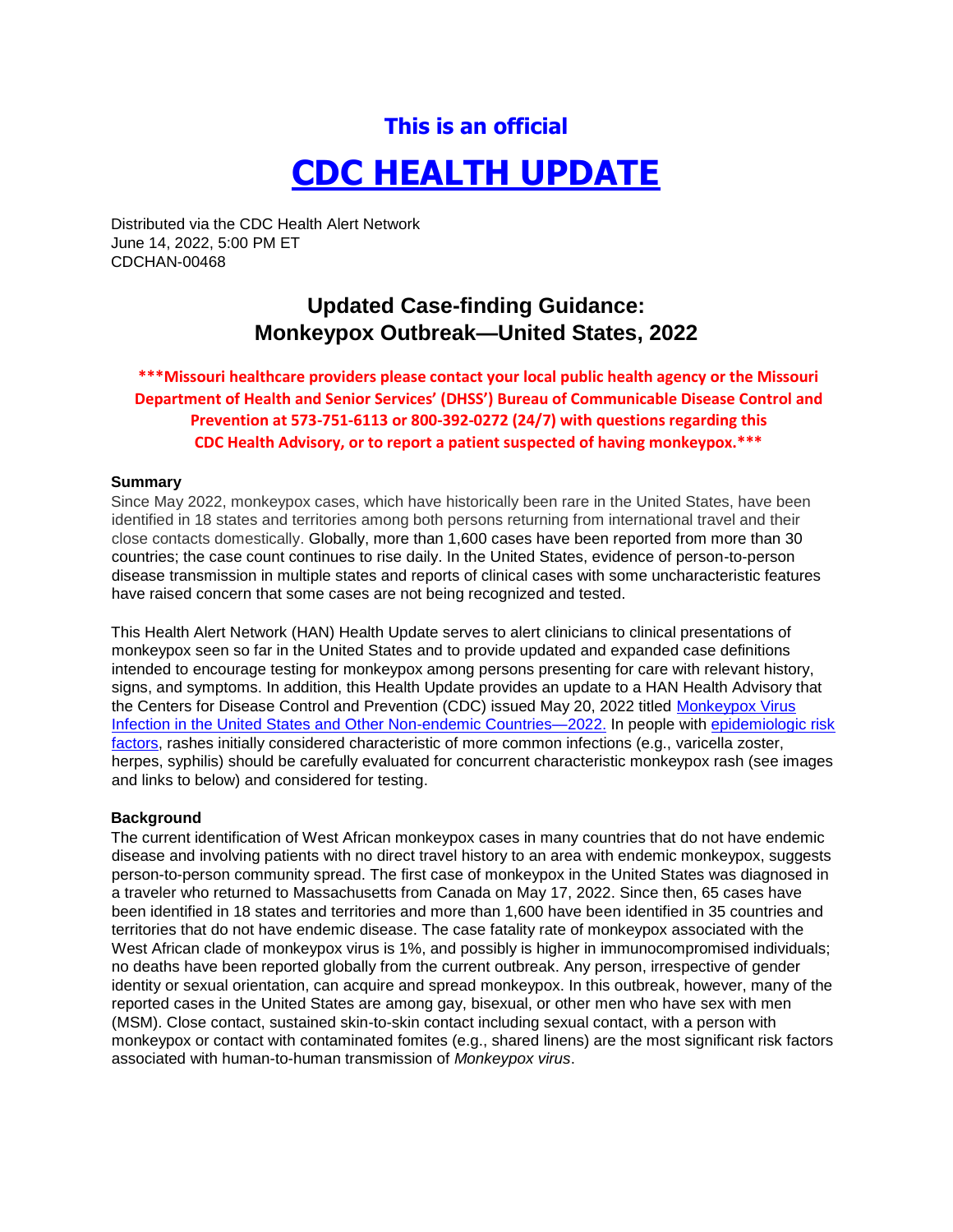#### **Updated Case Definitions**

- On June 1, 2022, CDC updated and expanded its monkeypox case definitions to ensure that anyone who is suspected of having monkeypox can be tested and appropriate steps to protect contacts can be taken.
- Revised categories of suspected, probable, and confirmed cases of monkeypox standardize case reporting through the [National Notifiable Diseases Surveillance System](https://www.cdc.gov/nndss/index.html) [\(](https://www.cdc.gov/nndss/index.html)NNDSS). In addition, the "suspected" case definition encourages broader suspicion for monkeypox.

| <b>Clinical and laboratory classification</b> | <b>Criteria</b>                                                                                                                                                                                                                                              |
|-----------------------------------------------|--------------------------------------------------------------------------------------------------------------------------------------------------------------------------------------------------------------------------------------------------------------|
| Suspected                                     | New characteristic rash <sup>*</sup> OR                                                                                                                                                                                                                      |
|                                               | Meets one of the epidemiologic criteria and has high clinical suspicion <sup>†</sup> for<br>monkeypox                                                                                                                                                        |
| Probable                                      | No suspicion of other recent Orthopoxvirus exposure (e.g., Vaccinia virus in<br>ACAM2000 vaccination) AND demonstration of the presence of                                                                                                                   |
|                                               | Orthopoxvirus DNA by polymerase chain reaction testing of a clinical<br>specimen OR                                                                                                                                                                          |
|                                               | Orthopoxvirus using immunohistochemical or electron microscopy testing<br>$\bullet$<br>methods OR                                                                                                                                                            |
|                                               | Demonstration of detectable levels of anti-orthopoxyirus IgM antibody<br>$\bullet$<br>during the period of 4-56 days after rash onset                                                                                                                        |
| Confirmed                                     | Demonstration of the presence of Monkeypox virus DNA by polymerase chain<br>reaction testing or Next-Generation sequencing of a clinical specimen OR                                                                                                         |
|                                               | Isolation of Monkeypox virus in culture from a clinical specimen                                                                                                                                                                                             |
| Epidemiologic classification                  |                                                                                                                                                                                                                                                              |
| Within 21 days of illness onset:              | Reports having contact with a person or persons with a similar appearing rash<br>or with a person who has received a diagnosis of confirmed or probable<br>monkeypox OR                                                                                      |
|                                               | Had close or intimate in-person contact with persons in a social network<br>experiencing monkeypox infections. This includes MSM who meet partners<br>through an online website, digital application ("app"), or social event (e.g., a bar<br>or party) $OR$ |
|                                               | Traveled, within 21 days of illness onset outside the United States to a country<br>with confirmed cases of monkeypox or where Monkeypox virus is endemic OR                                                                                                 |
|                                               | Had contact with a dead or live wild animal or exotic pet that is an African<br>endemic species, or used a product derived from such animals (e.g., game<br>meat, creams, lotions, powders, etc.)                                                            |
| <b>Exclusions</b>                             |                                                                                                                                                                                                                                                              |
| A case might be excluded as a suspected,      | An alternative diagnosis <sup>*</sup> can fully explain the illness OR                                                                                                                                                                                       |
| probable or confirmed case if:                | A person with symptoms consistent with monkeypox does not develop a rash<br>within 5 days of illness onset OR                                                                                                                                                |
|                                               | A case where high-quality specimens do not demonstrate the presence of<br>Orthopoxvirus or Monkeypox virus or antibodies to Orthopoxvirus                                                                                                                    |

\* The characteristic rash associated with monkeypox lesions involves the following: deep-seated and well-circumscribed lesions, often with central umbilication; and lesion progression through specific sequential stages: macules, papules, vesicles, pustules, and scabs. The rash can sometimes be confused with other diseases that are more commonly encountered in clinical practice (e.g., syphilis, herpes, and varicella zoster). Historically, sporadic accounts of patients co-infected with *Monkeypox virus* and other infectious agents (e.g., varicella zoster, syphilis) have been reported; so patients with a characteristic rash should be considered for *Monkeypox virus* testing, even if tests for other infectious agents are positive.

† Clinical suspicion may exist if lesions consistent with those from more common infections (e.g., syphilis, herpes, and varicella zoster) co-exist with lesions that may be characteristic of monkeypox.

#### **Clinical presentations of confirmed cases to date**

Descriptions of classic monkeypox disease describe a prodrome including fever, lymphadenopathy, headache, and muscle aches followed by development of a characteristic rash culminating in firm, deepseated, well-circumscribed and sometimes umbilicated lesions. The rash usually starts on the face or in the oral cavity and progresses through several synchronized stages on each affected area and concentrates on the face and extremities, including lesions on the palms and soles.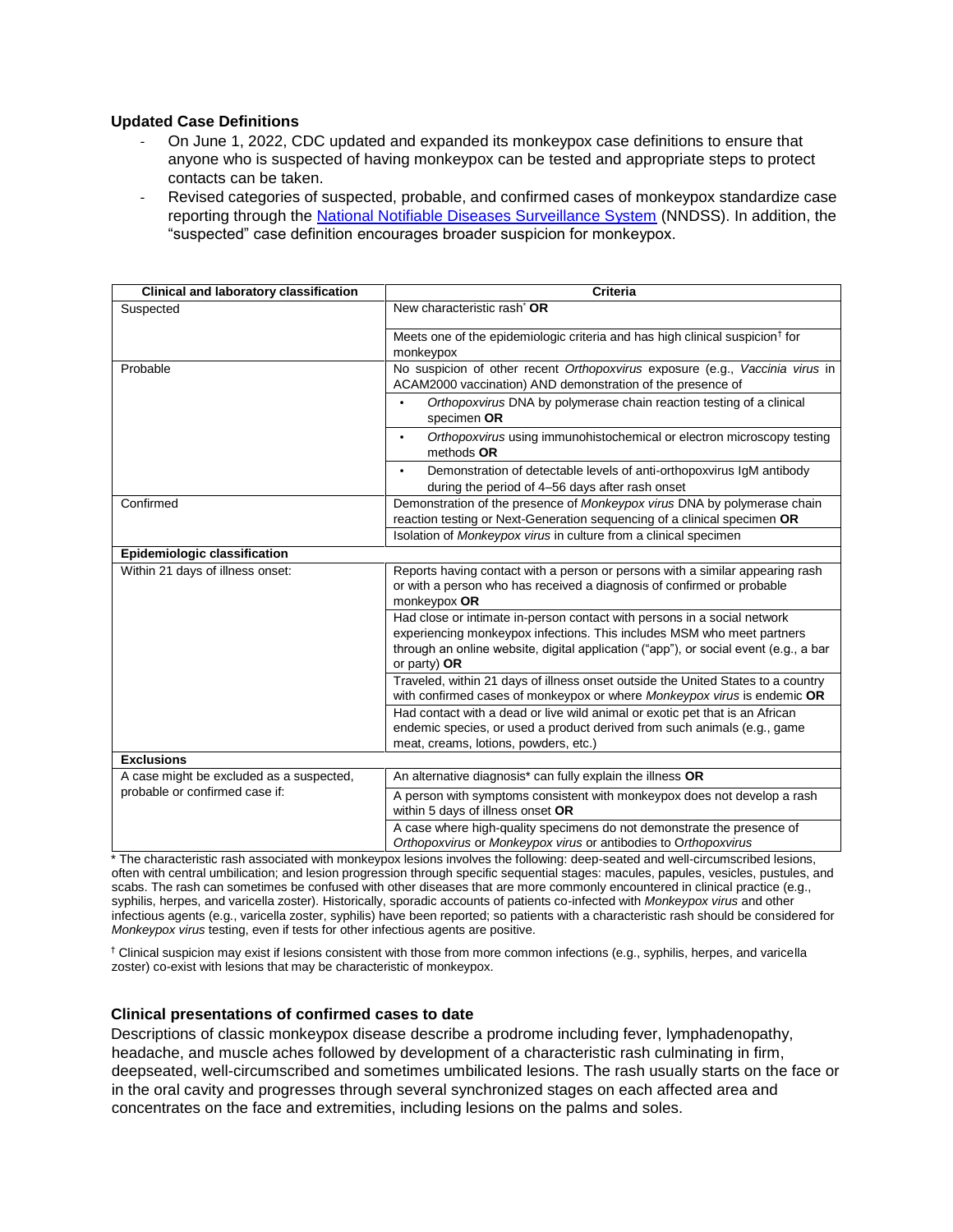Thus far in the U.S. outbreak, all patients diagnosed with monkeypox in the United States have experienced a rash or enanthem. Although the characteristic firm, deep-seated, well-circumscribed and sometimes umbilicated rash has been observed, the rash has often begun in mucosal areas (e.g., genital, perianal, oral mucosa) and in some patients, the lesions have been scattered or localized to a specific body site rather than diffuse and have not involved the face or extremities. In some instances, patients have presented with symptoms such as anorectal pain, tenesmus, and rectal bleeding which upon physical examination, have been found to be associated with visible perianal vesicular, pustular, or ulcerative skin lesions and proctitis. The lesions have sometimes been in different stages of progression on a specific anatomic site (e.g., vesicles and pustules existing side-by-side), In addition, prodromal symptoms including fever, malaise, headache, and lymphadenopathy have not always occurred before the rash if they have occurred at all.

The clinical presentation of monkeypox may be similar to some STIs, such as syphilis, herpes, lymphogranuloma venereum (LGV), or other etiologies of proctitis. Clinicians should perform a thorough skin and mucosal (e.g., anal, vaginal, oral) examination for the characteristic vesiculo-pustular rash of monkeypox; this allows for detection of lesions the patient may not have been previously aware of. The search for lesions consistent with monkeypox should be performed even if lesions consistent with those from more common infections (e.g., varicella zoster, syphilis, herpes) are observed; this is particularly important when evaluating patients who have epidemiologic risk factors for monkeypox. Specimens should be obtained from lesions (including those inside the mouth, anus, or vagina) and tested for monkeypox.

Any patient who meets the suspected case definition should be counseled to implement appropriate transmission precautions. Probable and confirmed case-patients should remain in isolation for the duration of their infectious period (i.e., until all lesions have resolved, the scabs have fallen off, and a fresh layer of intact skin has formed). Patients who do not require hospitalization but remain potentially infectious to others should isolate at home. This includes abstaining from contact with other persons and pets, and wearing appropriate personal protective equipment (e.g., clothing to cover lesions, face mask) to prevent further spread.



#### *Images of monkeypox*

*Generalized monkeypox lesions are characteristically deep-seated, well-circumscribed, and often develop umbilication (A, B, C), Image A demonstrates both papulovesicular and pustular lesions in the same region of the body. Credits: Images A and B from NHS England High Consequence Infectious Diseases Network; image C from Reed KD, Melski JW, Graham MB et al. The detection of monkeypox in humans in the Western Hemisphere. Page 346. Copyright* © *2004. Massachusetts Medical Society. Reprinted with permission. Please see lesion examples from [Nigeria](https://pubmed.ncbi.nlm.nih.gov/32052029/) and [Italy.](https://pubmed.ncbi.nlm.nih.gov/35656836/)*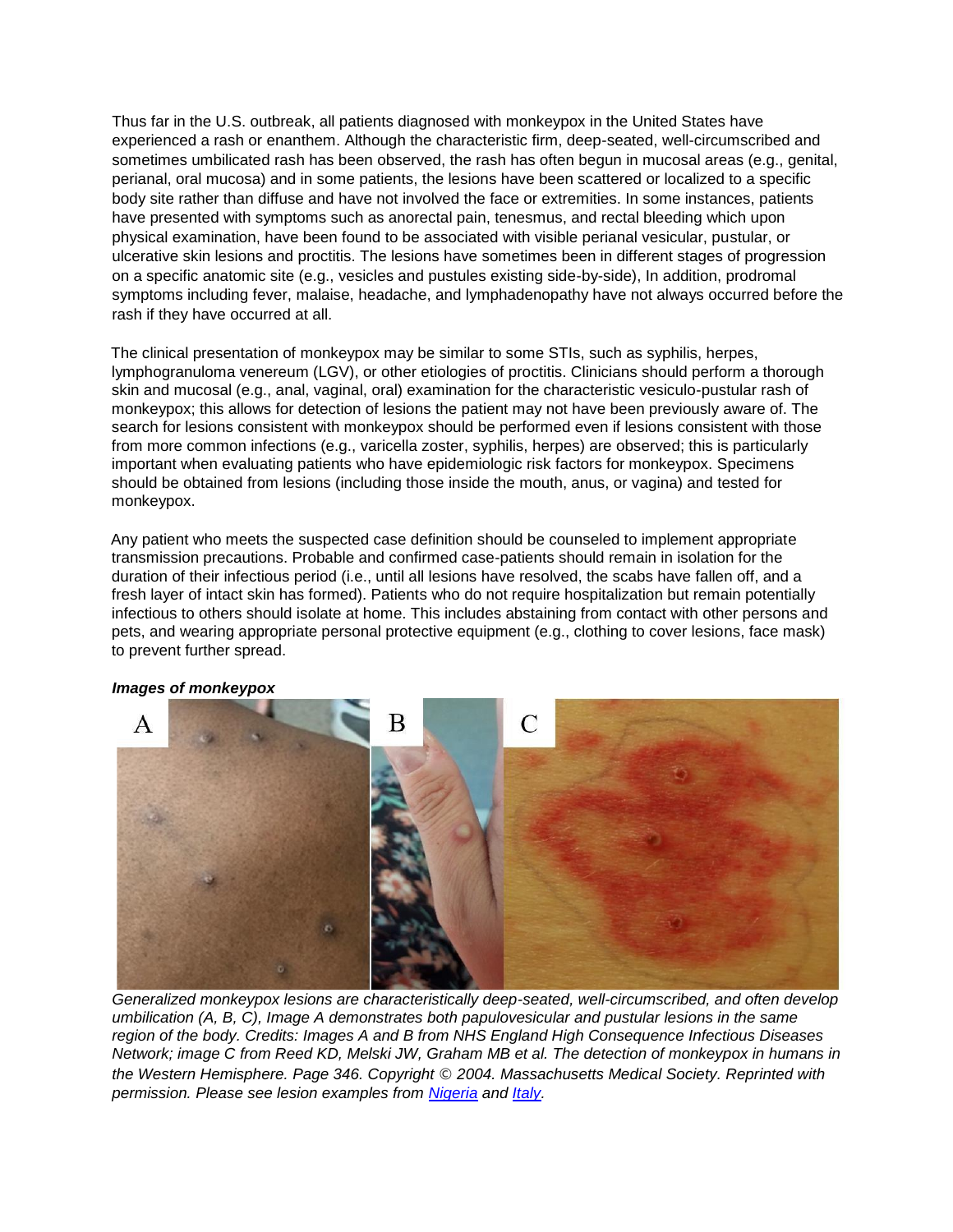#### **Recommendations for Clinicians**

- Patients with rashes initially considered characteristic of more common infections (e.g., varicella zoster or sexually transmitted infections) should be carefully evaluated for a characteristic monkeypox rash (see images and links), and submission of specimens of lesions should be considered, especially if the person has epidemiologic risk factors for monkeypox infection.
- Evaluate any individual presenting with perianal or genital ulcers, diffuse rash, or proctitis syndrome for STIs per the [2021 CDC STI Treatment Guidelines.](https://www.cdc.gov/std/treatment-guidelines/default.htm) Testing for STIs should be performed. The diagnosis of an STI does not exclude monkeypox as a concurrent infection may be present. The clinical presentation of monkeypox may be similar to some STIs, such as syphilis, herpes, lymphogranuloma venereum (LGV), or other etiologies of proctitis.
- Clinicians should perform a thorough skin and mucosal (e.g., anal, vaginal, oral) examination for the characteristic vesiculo-pustular rash of monkeypox; this allows for detection of lesions the patient may not have been previously aware of.
- If a patient does not respond to STI treatment as expected, the patient should return for follow-up evaluation and monkeypox testing should be considered.
- Please refer to the most recent CDC guidance for [specimen collection](https://www.cdc.gov/poxvirus/monkeypox/clinicians/prep-collection-specimens.html) [t](https://www.cdc.gov/poxvirus/monkeypox/clinicians/prep-collection-specimens.html)o ensure proper collection of specimens.
	- $\circ$  In addition to dry swabs, CDC can now accept lesion swabs in viral transport media and lesion crusts (currently these two specimens **must be received by CDC within 7 days of collection**).
- Clinicians should use appropriate infection prevention measures when collecting specimens for monkeypox evaluation. Information on infection prevention and control in healthcare settings is provided on the [CDC website.](https://www.cdc.gov/poxvirus/monkeypox/clinicians/infection-control-healthcare.html)
- Advise patients with prodromal symptoms (e.g., fever, malaise, headache) and one or more epidemiologic risk factors for monkeypox to self-quarantine. If a rash does not appear within 5 days, the illness is unlikely to be monkeypox and alternative etiologies should be sought.
- Clinicians should consult their state health department [\(State Contacts\)](https://resources.cste.org/epiafterhours) if they suspect monkeypox.
	- $\circ$  All laboratory specimens should be sent through the state and territorial public health department, unless authorized to send them directly to CDC.

#### **Recommendations for Health Departments**

- Health departments should contact the CDC Monkeypox Call Center at poxvirus@cdc.gov to report probable or confirmed cases and receive a case ID and a case report form. This process allows test results from the Laboratory Response Network laboratories to be linked with case report forms.
- Health departments can obtain a PDF version of the [case report form data dictionary to](https://www.cdc.gov/poxvirus/monkeypox/pdf/2022-Monkeypox-Outbreak-Case-Report-REDCap-20220603.pdf) preview. Please do not attempt to fill out this PDF. Please contact the CDC Monkeypox Call Center at  $770488-7100$  to receive access to the case report form.  $\circ$  Specimens that clinicians obtain from suspected patients should be tested for an *Orthopoxvirus* by the Laboratory Response Network laboratories; please refer to the most recent CDC guidance for [specimen collection](https://www.cdc.gov/poxvirus/monkeypox/clinicians/prep-collection-specimens.html) to ensure proper collection of specimens.  $\circ$  In addition to dry swabs, CDC can now accept lesion swabs in viral transport media and lesion crusts (currently these two specimens **must be received by CDC within 7 days of collection**).
- After diagnosing a patient with Orthopoxvirus, contact tracing can be initiated for identification of people who had [close contact](https://www.cdc.gov/poxvirus/monkeypox/clinicians/monitoring.html) [t](https://www.cdc.gov/poxvirus/monkeypox/clinicians/monitoring.html)o the patient while the patient was symptomatic. Contacts should be monitored for 21 days after their last date of contact with the patient.
- Share this HAN Health Update with relevant healthcare provider networks, including STI clinics that may not always receive CDC HAN messages.